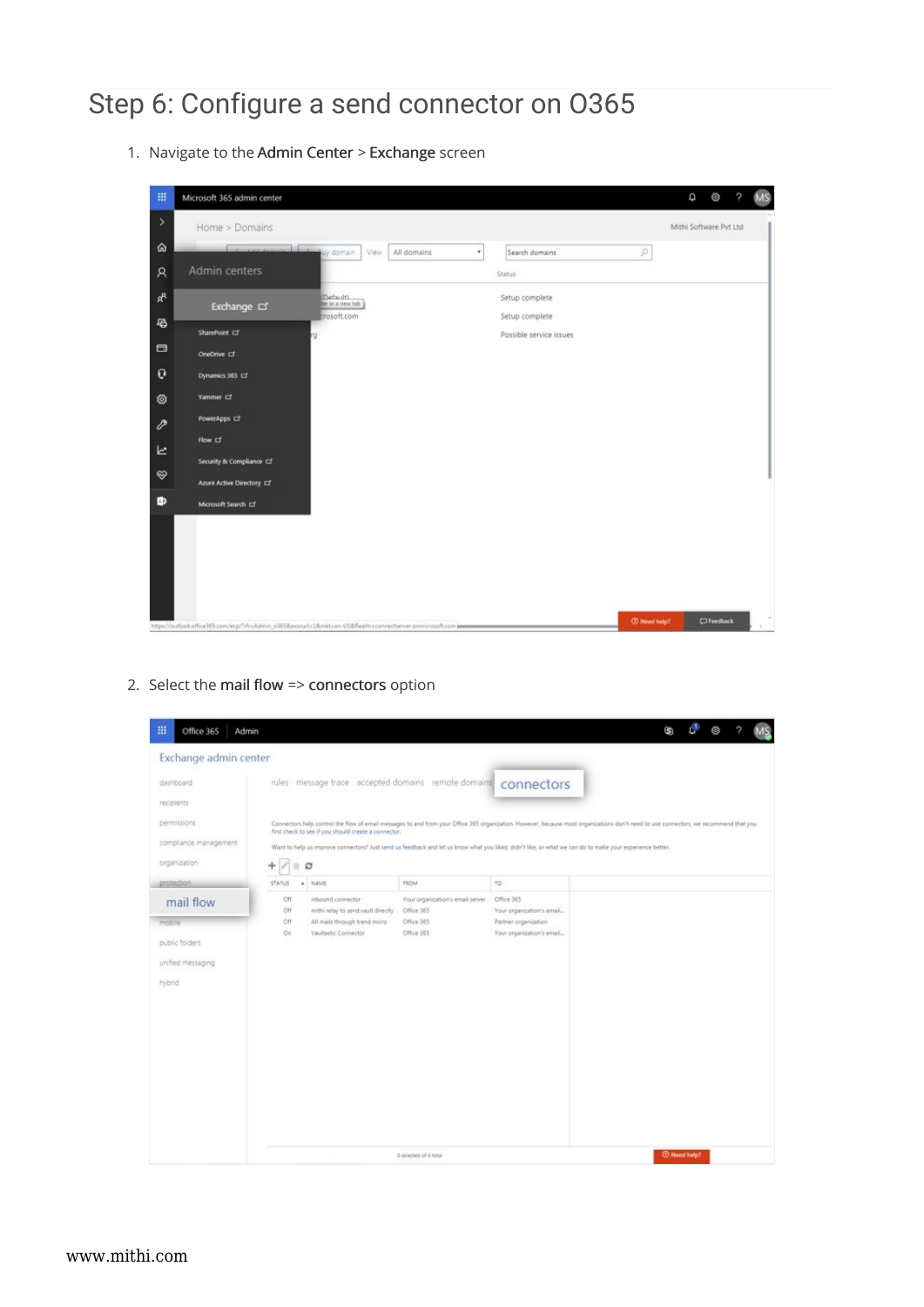3. Create a connector From: Office 365 To: Your organization's email server



4. Give a suitable Name to the connector. (The image below shows configuration for a sample domain mithiconnect.org.)

Select the Turn it on check-box to enable the connector. Select Retain internal Exchange mail headers.

Click the Next button to continue.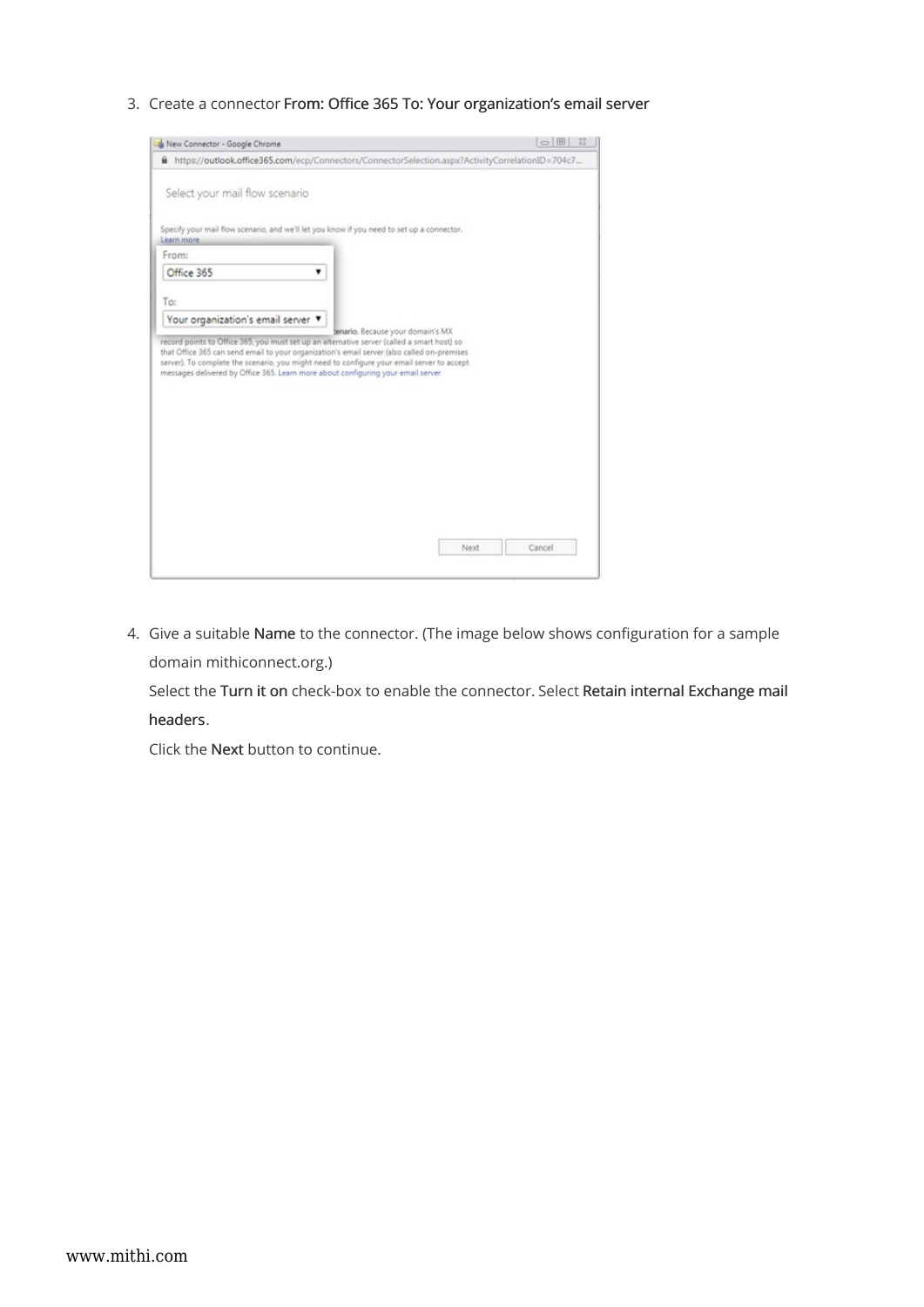| New Connector - Google Chrome                                                                     | $\circ$ $\circ$<br>23 |
|---------------------------------------------------------------------------------------------------|-----------------------|
| https://outlook.office365.com/ecp/Connectors/OutboundConnector.aspx?ConnectorType=OnPremises<br>⋒ |                       |
| New connector                                                                                     |                       |
|                                                                                                   |                       |
| This connector lets Office 365 deliver messages to your organization's email server.              |                       |
| *Name:                                                                                            |                       |
| Send Connector forSkyConnect (mithiconnectxf.org)                                                 |                       |
| Description:                                                                                      |                       |
|                                                                                                   |                       |
|                                                                                                   |                       |
|                                                                                                   |                       |
|                                                                                                   |                       |
|                                                                                                   |                       |
| What do you want to do after connector is saved?                                                  |                       |
| Turn it on                                                                                        |                       |
| Retain internal Exchange email headers (recommended)                                              |                       |
|                                                                                                   |                       |
|                                                                                                   |                       |
|                                                                                                   |                       |
| Next                                                                                              | Cancel                |

5. Use this connector For email messages sent to all accepted domains in your organization

| New Connector - Google Chrome                                                                                                   | $\Box$<br>23<br>$\Rightarrow$ |
|---------------------------------------------------------------------------------------------------------------------------------|-------------------------------|
| https://outlook.office365.com/ecp/Connectors/OutboundConnector.aspx?ConnectorType=OnPremises                                    |                               |
| New connector                                                                                                                   |                               |
| When do you want to use this connector?                                                                                         |                               |
| Conly when I have a transport rule set up that redirects messages to this                                                       |                               |
| So For email messages sent to all accepted domains in your organization<br>7 Only when email messages are sent to these domains |                               |
| $\sim$                                                                                                                          |                               |
|                                                                                                                                 |                               |
|                                                                                                                                 |                               |
|                                                                                                                                 |                               |
|                                                                                                                                 |                               |
|                                                                                                                                 |                               |
|                                                                                                                                 |                               |
|                                                                                                                                 |                               |
|                                                                                                                                 |                               |
|                                                                                                                                 |                               |
|                                                                                                                                 | Next                          |
| Back                                                                                                                            | Cancel                        |

6. To route email messages, specify the smart host name of the domain hosted on SkyConnect. Contact Mithi Customer Care for the host name to be specified.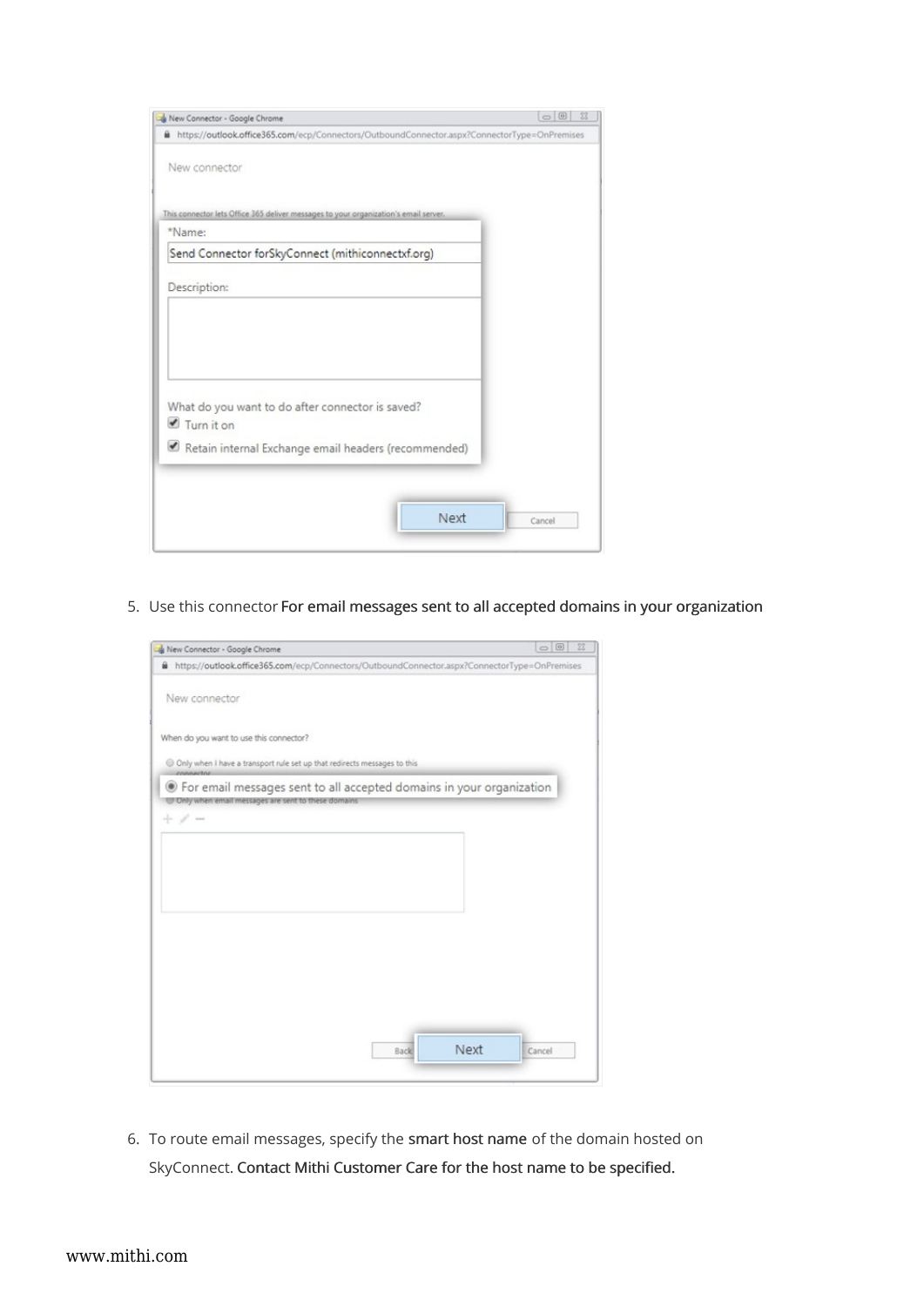| New Connector - Google Chrome                                                                                                                                                                                                 |      |      | 23<br>$\Theta$<br>$\Rightarrow$ |
|-------------------------------------------------------------------------------------------------------------------------------------------------------------------------------------------------------------------------------|------|------|---------------------------------|
| https://outlook.office365.com/ecp/Connectors/OutboundConnector.aspx?ConnectorType=OnPremises<br>₿                                                                                                                             |      |      |                                 |
| New connector                                                                                                                                                                                                                 |      |      |                                 |
| How do you want to route email messages?                                                                                                                                                                                      |      |      |                                 |
| Specify one or more smart hosts to which Office 365 will deliver email messages. A smart<br>host is an alternative server and can be identified by using a fully qualified domain name<br>(FQDN) or an IP address. Learn more |      |      |                                 |
|                                                                                                                                                                                                                               |      |      |                                 |
|                                                                                                                                                                                                                               |      |      |                                 |
|                                                                                                                                                                                                                               |      |      |                                 |
|                                                                                                                                                                                                                               |      |      |                                 |
|                                                                                                                                                                                                                               |      |      |                                 |
|                                                                                                                                                                                                                               |      |      |                                 |
|                                                                                                                                                                                                                               |      |      |                                 |
|                                                                                                                                                                                                                               |      |      |                                 |
|                                                                                                                                                                                                                               |      |      |                                 |
|                                                                                                                                                                                                                               |      |      |                                 |
|                                                                                                                                                                                                                               |      |      |                                 |
|                                                                                                                                                                                                                               |      |      |                                 |
|                                                                                                                                                                                                                               |      |      |                                 |
|                                                                                                                                                                                                                               |      |      |                                 |
|                                                                                                                                                                                                                               | Back | Next | Cancel                          |

7. Always use Transport Layer Security (TLS) to secure connection from Office 365 to SkyConnect server.



8. Confirm your settings provided and click Next to continue.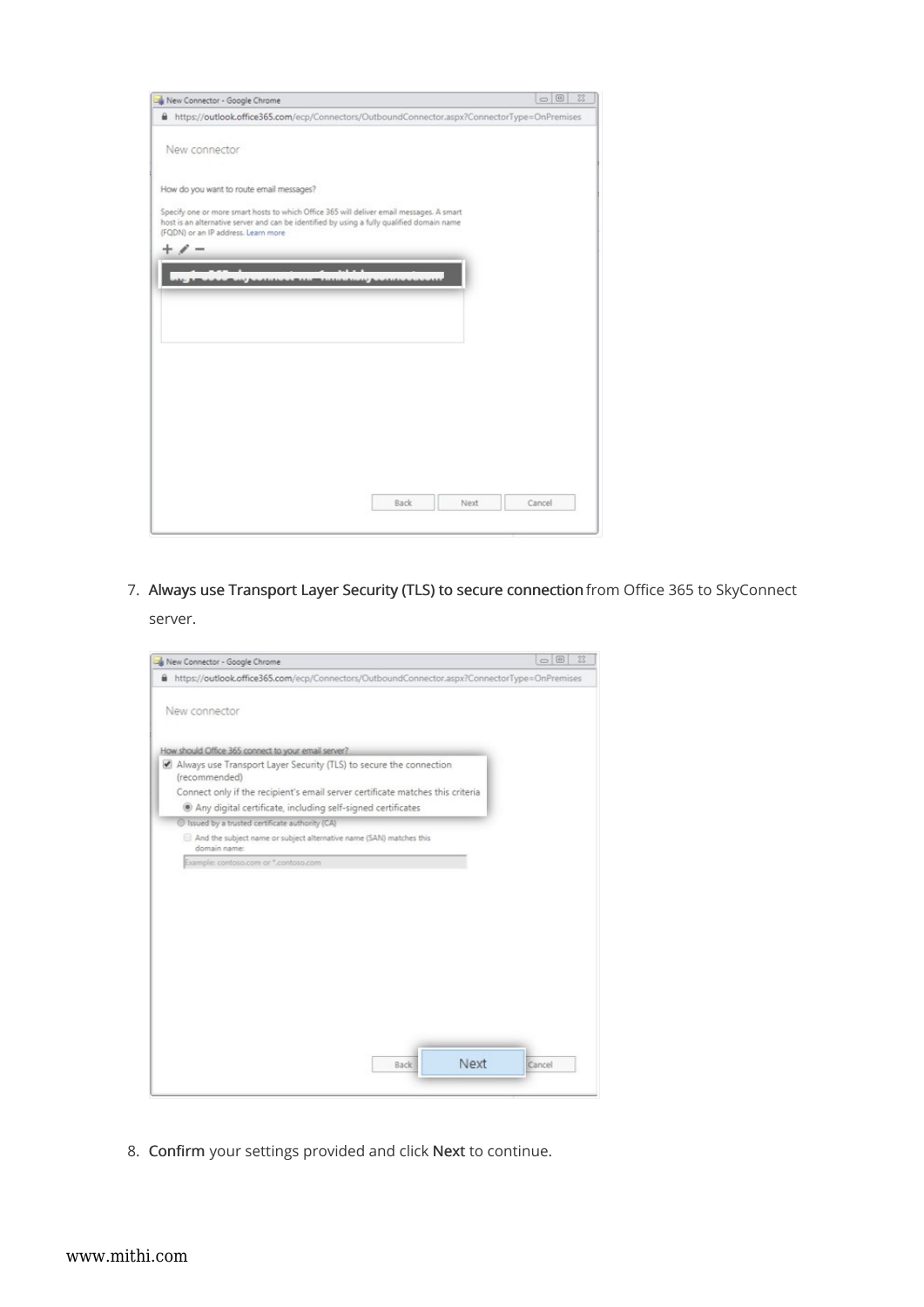

9. To validate the connector, enter the postmaster id (postmaster@) and test mail flow from Office 365 to SkyConnect. (The image below shows the configuration for domain mithiconnectxf.org.)

| New Connector - Google Chrome                                         |                                                                                                | $\boxed{\Xi}$<br>23 |
|-----------------------------------------------------------------------|------------------------------------------------------------------------------------------------|---------------------|
| ۵                                                                     | https://outlook.office365.com/ecp/Connectors/OutboundConnector.aspx?ConnectorType=OnPremises   |                     |
| New connector                                                         |                                                                                                |                     |
| Validate this connector                                               |                                                                                                |                     |
| to provide one or more email addresses so we can send a test message. | We'll validate this connector for you to make sure it works as expected, but first you'll need |                     |
| multiple addresses if your organization has more than one domain.     | Specify an email address for an active mailbox that's on your email server. You can add        |                     |
|                                                                       |                                                                                                |                     |
| postmaster@mithiconnectxf.org                                         |                                                                                                |                     |
|                                                                       |                                                                                                |                     |
|                                                                       |                                                                                                |                     |
|                                                                       |                                                                                                |                     |
|                                                                       |                                                                                                |                     |
|                                                                       |                                                                                                |                     |
|                                                                       | Validate<br><b>Back</b>                                                                        | Cancel              |
|                                                                       |                                                                                                |                     |

10. On successful validation, save the connector to the list.